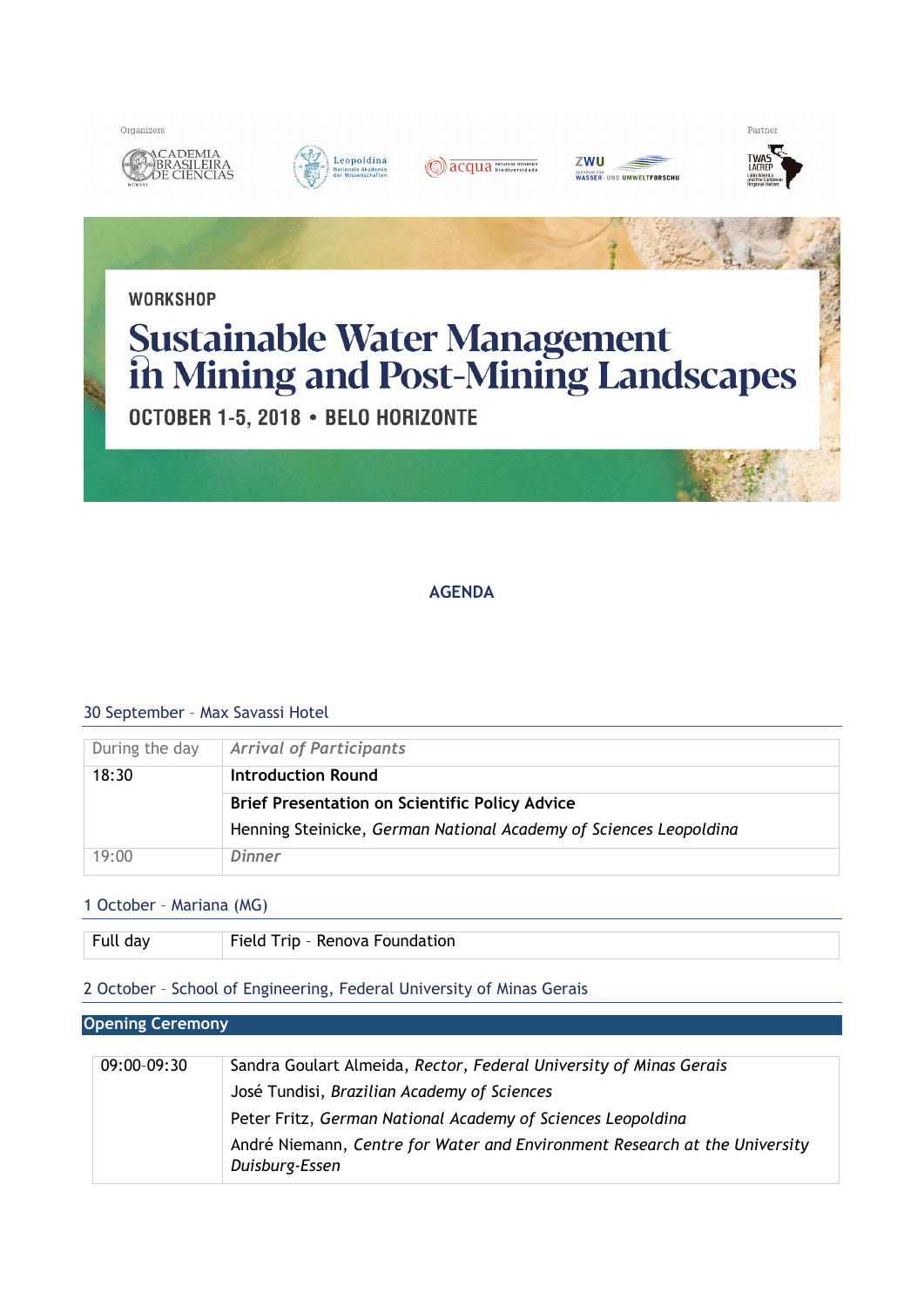# **Session 1 | Scientific Perspectives**

#### **Facilitator**: José Tundisi, *Brazilian Academy of Sciences*

| 09:30-10:00 | Challenges for the Sustainability of Mining Territories in Minas Gerais, Brazil<br>Virginia Ciminelli, Brazilian Academy of Sciences and National Institute of<br>Science and Technology on Mineral Resources, Water and Biodiversity |
|-------------|---------------------------------------------------------------------------------------------------------------------------------------------------------------------------------------------------------------------------------------|
| 10:00-10:30 | Post-Mining - Strategies and Pathways Towards a Sustainable and Livable<br>Environment                                                                                                                                                |
|             | André Niemann, Centre for Water and Environment Research at University<br>Duisburg-Essen                                                                                                                                              |
| 10:30-11:00 | Environmental modelling in support of sound policy development                                                                                                                                                                        |
|             | Britaldo Soares Filho, Federal University of Minas Gerais                                                                                                                                                                             |
| 11:00-11:30 | Requirements for Good Governance to Achieve the Objectives of an<br>Integrated Water Management: Moving from Diagnosis of Governance Gaps to<br><b>Building Governance Capacity</b>                                                   |
|             | Claudia Pahl-Wostl, University of Osnabrück                                                                                                                                                                                           |

# **Session 2 | Overview Group Work: What Is Important?**

| 11:30-12:00 | <b>Facilitators:</b>                                                 |
|-------------|----------------------------------------------------------------------|
|             | Marcos Cortesão Barnsley Scheuenstuhl, Brazilian Academy of Sciences |
|             | Jan Nissen, German National Academy of Sciences Leopoldina           |
|             | Henning Steinicke, German National Academy of Sciences Leopoldina    |
| 12:00-13:00 | <b>Lunch Break</b>                                                   |

# **Session 3 | Group Work and Plenary Discussion**

| 13:00-15:30 | <b>Group Work</b>                                                                                                                                                       |
|-------------|-------------------------------------------------------------------------------------------------------------------------------------------------------------------------|
|             | Identification of 2 group rapporteurs, discussion of prepared questions within the<br>three topics, participants have the chance to add further questions to discussion |
| 15:30-16:00 | <b>Break</b>                                                                                                                                                            |
| 16:00-18:00 | Presentation and Discussion of Results and Priorities in Plenum                                                                                                         |
|             | Facilitators: José Tundisi, Brazilian Academy of Sciences                                                                                                               |
|             | Peter Fritz, German National Academy of Sciences Leopoldina                                                                                                             |
| 19:00       | <b>Dinner</b>                                                                                                                                                           |

#### 3 October – School of Engineering, Federal University of Minas Gerais

# **Session 4 | Continuation of Group Work**

| 09:00-09:10 | <b>Compact Focus: What Is Important Today?</b>                           |
|-------------|--------------------------------------------------------------------------|
|             | Facilitators: Jan Nissen, German National Academy of Sciences Leopoldina |
|             | Henning Steinicke, German National Academy of Sciences Leopoldina        |
| 09:10-10:00 | <b>Group Work</b>                                                        |
|             | Discussion of topics                                                     |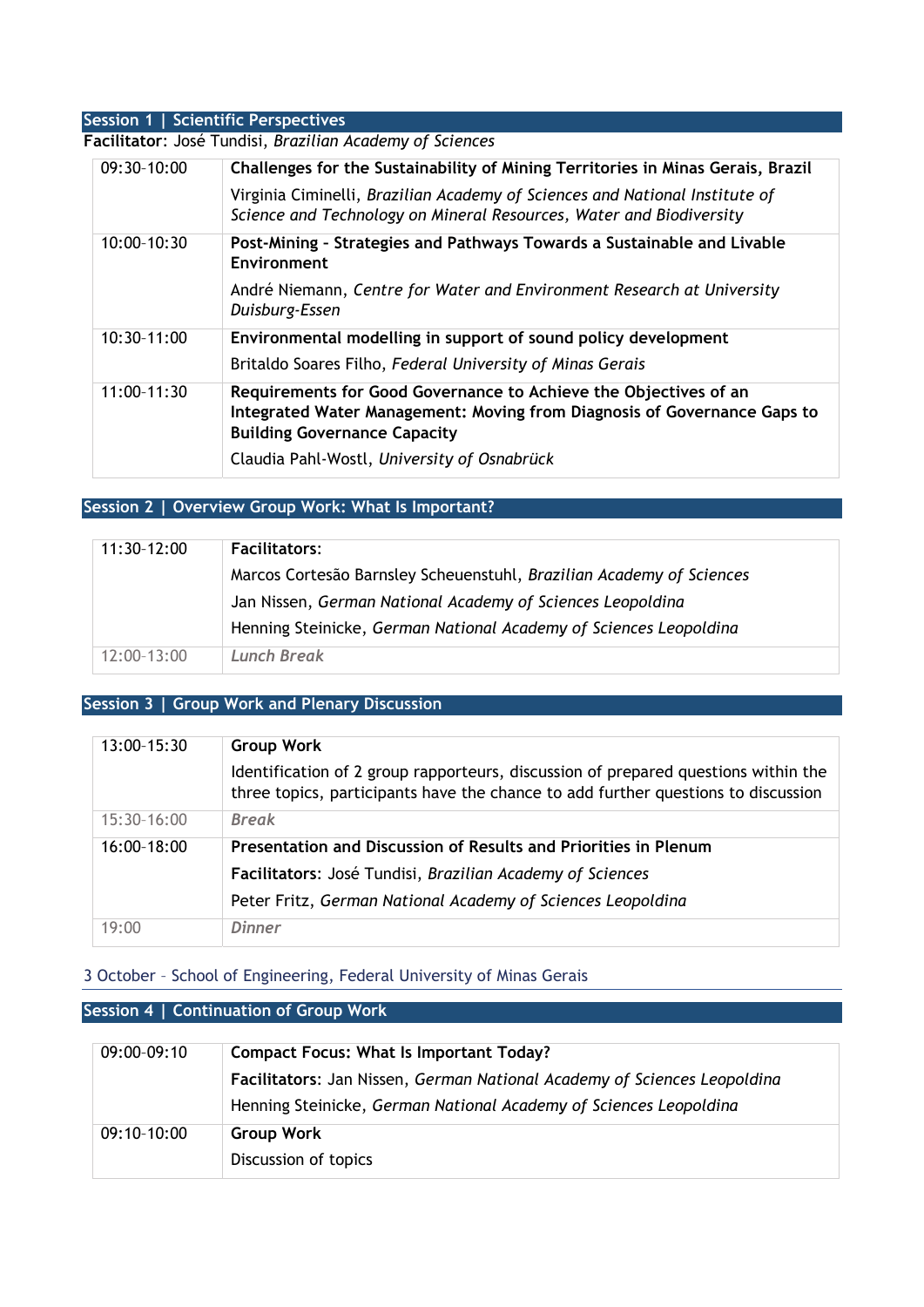| $10:00 - 10:15$ | <b>Break</b>                                     |
|-----------------|--------------------------------------------------|
| 10:15-11:00     | <b>Group Work</b>                                |
|                 | Discussion of topics                             |
| 11:00-12:00     | <b>Group Work</b>                                |
|                 | Discussion of results and policy recommendations |
| 12:00-13:00     | <b>Lunch Break</b>                               |
|                 |                                                  |
| 13:00-14:00     | <b>Group Work</b>                                |

## **Session 5 | Perspectives from External Experts**

**Facilitators**: Virginia Ciminelli, *Brazilian Academy of Sciences and National Institute of Science and Technology on Mineral Resources, Water and Biodiversity*  Francisco Barbosa*, Federal University of Minas Gerais and National Institute of Science and Technology on Mineral Resources, Water and Biodiversity* 

| 14:00-16:00   | <b>Mitigating Environmental Risks in Mining</b>                                                         |
|---------------|---------------------------------------------------------------------------------------------------------|
|               | Tatiana Heid Furley, APLYSIA Soluções Ambientais;                                                       |
|               | Sustainable Water Management in Mining and Post-Mining Landscapes: The<br>"Quadrilátero Ferrífero" Case |
|               | Wilfred Brandt, Brandt Meio Ambiente;                                                                   |
|               | Water Management and Mine Closure - Kinross Brasil Case                                                 |
|               | Alessandro Nepomuceno, Kinross                                                                          |
| $16:00-16:30$ | <b>Break</b>                                                                                            |

## **Session 6 | Plenary Discussion**

**Facilitators**: José Tundisi, *Brazilian Academy of Sciences* Peter Fritz, *German National Academy of Sciences Leopoldina*

| $16:30-18:00$ | Discussion of Group Work, Results and Priorities in Plenum |
|---------------|------------------------------------------------------------|
| 19:00         | Dinner                                                     |

#### 4 October – School of Engineering, Federal University of Minas Gerais

## **Session 7 | Writing of Text Components**

| 09:00-09:10     | <b>Compact Focus: What Is Important Today?</b><br>Facilitators: Jan Nissen, German National Academy of Sciences Leopoldina<br>Henning Steinicke, German National Academy of Sciences Leopoldina |
|-----------------|-------------------------------------------------------------------------------------------------------------------------------------------------------------------------------------------------|
| 09:10-10:00     | <b>Writing of Text Components</b>                                                                                                                                                               |
| $10:00 - 10:15$ | <b>Break</b>                                                                                                                                                                                    |
| $10:15-12:00$   | <b>Writing of Text Components</b>                                                                                                                                                               |
| $12:00-13:00$   | <b>Lunch Break</b>                                                                                                                                                                              |
| 13:00-15:00     | <b>Writing of Text Components</b>                                                                                                                                                               |
| $15:00-15:30$   | <b>Break</b>                                                                                                                                                                                    |